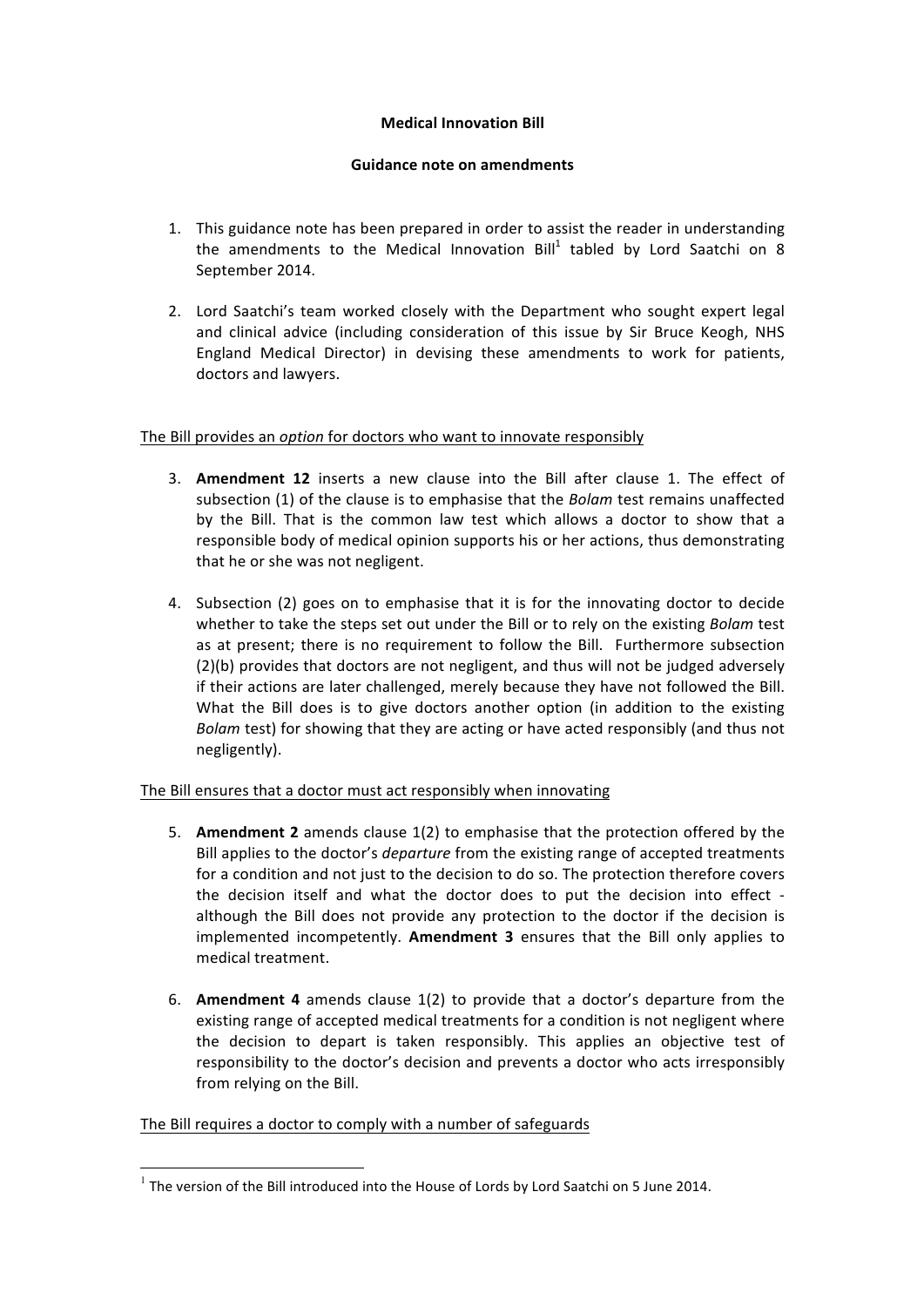7. **Amendment 5** replaces clause 1(3) of the Bill. New clause 1(3) sets out a list of steps that a doctor must take in order for a decision to be responsible (and thus not negligent). 

### Peer review

- 8. New clause  $1(3)(a)$  requires the doctor to obtain the views of one or more appropriately qualified doctors in relation to the proposed treatment. **Amendment 6** inserts new clause 1(4) into the Bill to clarify that a doctor is appropriately qualified if she or he has appropriate expertise and experience in dealing with patients with the condition in question. New clause  $1(3)(b)$  requires the doctor to take full account of those views in a way in which a responsible doctor would be expected to do. This ensures that a doctor cannot ignore views, or give them minimal weight, unless there are reasonable grounds for doing so. This clause provides a critical safeguard in ensuring that there is expert peer review of the doctor's proposal and that the doctor acts responsibly in taking account of that review.
- 9. These clauses reflect the policy intent of "bringing forward" the *Bolam* test to before treatment is carried out. They seek to do this in a non-bureaucratic way by avoiding the creation of new approval structures or alteration of the remit of existing groups such as Multi-disciplinary team meetings.

### Risks and benefits of the proposed treatment, other treatments and no treatment at all

10. New clause  $1(3)(d)$  requires the doctor to consider a number of factors in relation to the proposed treatment. This includes a requirement to consider the risks and benefits that are, or can reasonably be expected to be, associated with the proposed treatment, other accepted treatments and not carrying out any of those treatments. This ensures that the doctor has to consider not only the risks and benefits of the proposed treatment but also how these would compare with other treatments, and with not carrying out any treatment at all. In weighing this up the doctor must apply an objective standard as to what could reasonably be expected in relation to those treatments. This provides a further safeguard for patients, in ensuring that a doctor may not offer an innovative treatment in accordance with the Bill unless she or he has acted in an objectively responsible way.

#### Notification of responsible officer

11. New clause 1(3) no longer requires a doctor to notify their responsible officer about the proposed treatment. The responsible officer may not have expertise relating to the condition in question and it may be difficult for a doctor to notify them in advance in all cases. The deletion of this provision should reduce bureaucratic burden for doctors without any disadvantage to or loss of protection for patients.

#### Minor amendments

12. Amendment 1 removes the reference to "reckless" innovation to ensure that the focus of the Bill is on encouraging responsible innovation in medical treatment and deterring irresponsible innovation.